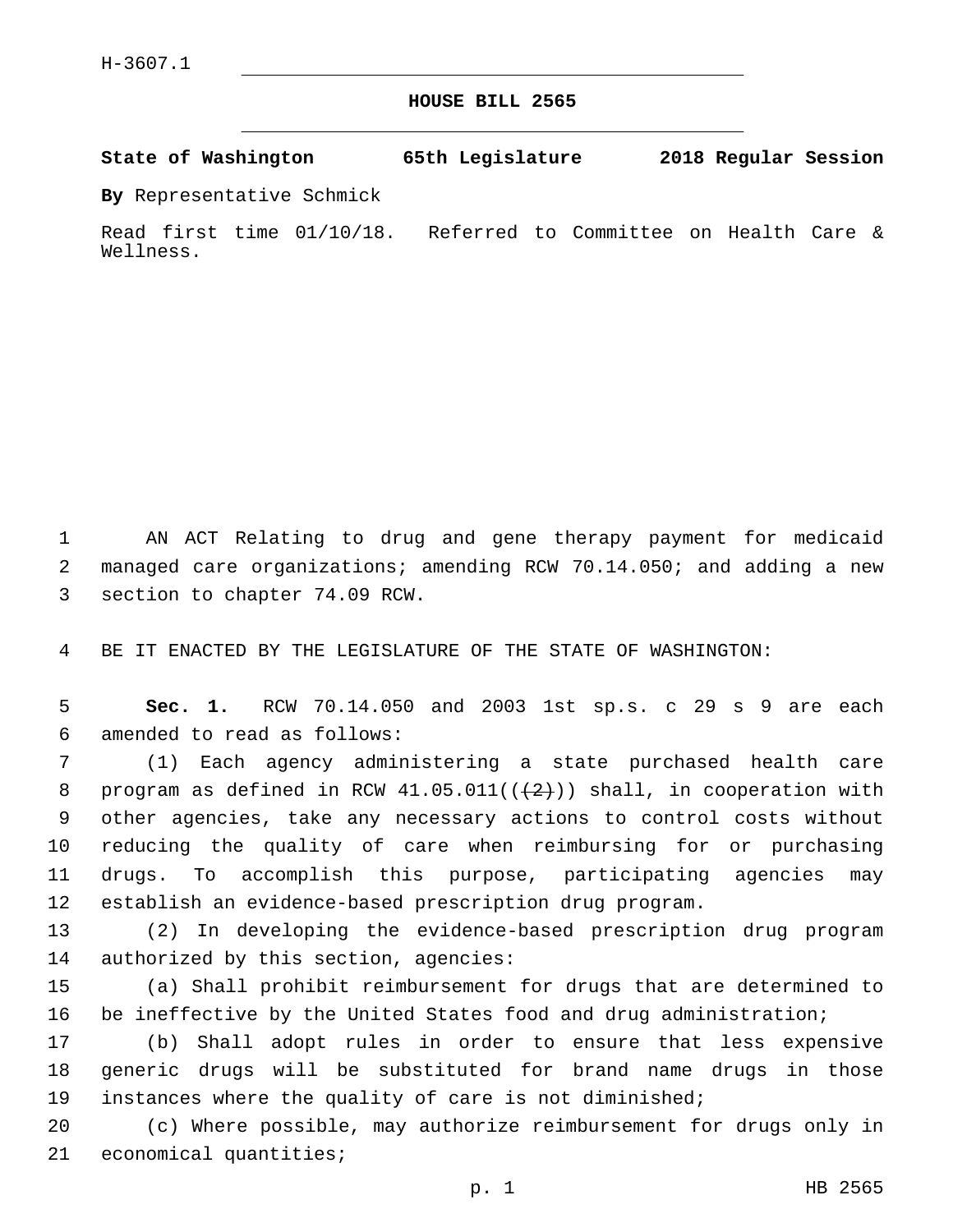(d) May limit the prices paid for drugs by such means as negotiated discounts from pharmaceutical manufacturers, central purchasing, volume contracting, or setting maximum prices to be paid; (e) Shall consider the approval of drugs with lower abuse potential in substitution for drugs with significant abuse potential;

 (f) May take other necessary measures to control costs of drugs 7 without reducing the quality of care; and

 (g) Shall adopt rules governing practitioner endorsement and use of any list developed as part of the program authorized by this 10 section.

 (3) Agencies shall provide for reasonable exceptions, consistent with RCW 69.41.190, to any list developed as part of the program 13 authorized by this section.

 (4)(a) Agencies shall establish an independent pharmacy and therapeutics committee to evaluate the effectiveness of prescription drugs in the development of the program authorized by this section.

 (b) The pharmacy and therapeutics committee established by the 18 health care authority shall include among its voting members a representative from each managed care organization that is contracted to administer a medicaid managed care plan. The representative of each managed care organization must be either the chief medical officer, medical director, or pharmacy director from the managed care organization.

 NEW SECTION. **Sec. 2.** A new section is added to chapter 74.09 25 RCW to read as follows:

 Any contracts with managed care organizations to provide medical assistance under this chapter must include the following limitations with regard to the establishment of a preferred drug list common to 29 all managed care organizations.

 (1) The financial responsibility for any new drugs and gene therapies that receive the approval of the federal food and drug administration and the centers for medicare and medicaid services subsequent to the adoption of monthly capitated premiums, shall be borne by the authority and not included in the premiums until:

 (a)(i) A clinical work group of the authority and managed care organizations has reviewed the new drug or gene therapy to determine its medical necessity criteria and potential cost as it may impact current monthly capitated premiums and made recommendations regarding